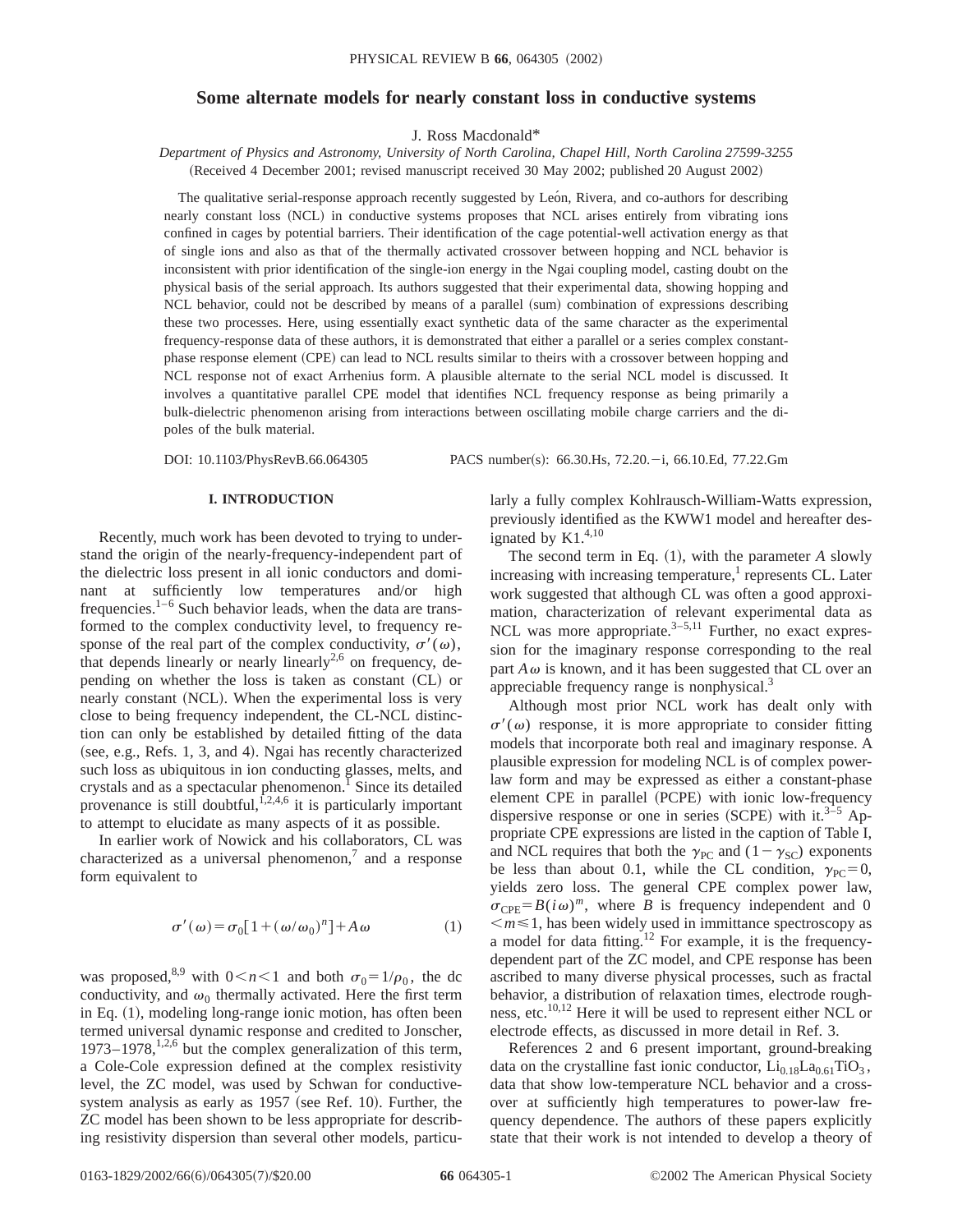TABLE I. Nearly-constant-loss quantities for PK1- and K1S-model data and fits. The parallel PCPE is given by  $\sigma_{\text{PC}}(\omega)$  $\equiv \varepsilon_V A_{\text{PC}}(i\omega)^{1-\gamma_{\text{PC}}}$  and the series SCPE by  $\sigma_{\text{SC}}(\omega) \equiv \varepsilon_V A_{\text{SC}}(i\omega)^{\gamma_{\text{SC}}}$ . We use  $A_{\text{XC}} = A_{X0} \exp(-E_{\text{XC}}/kT)$  and  $A_{\text{XC}} = B_{X0} \exp(b_{\text{XC}}T)$ , where  $X = P$  or S.  $S_F$  is the relative standard deviation of a fit.  $S_{Fb}$  is that for fits of  $A_{XC}(T)$  using the  $b_{XC}$  parameter,  $S_{FE}$  is that using  $E_{XC}$ , and  $S_{FC}$  is that for Arrhenius fits of the crossover radial frequency  $\omega_{CO}(T)$ , yielding the estimates of  $E_{\omega CO}$  shown below. See Fig. 1 and the text for discussion of the results in columns 5 and 7.

| T(K)<br>$E$ (eV)<br>$100S_F$ | $\overline{2}$<br>PK1<br>$E_{\rm{PC}} = 0.00$<br>$A_{\rm PC}$ | 3<br>PK1<br>$E_{\rm PC} = 0.06$<br>$A_{\rm PC}$ | 4<br>PK1<br>$E_{\rm{PC}} = 0.09$<br>$A_{\rm PC}$ | K1S<br>$E_{\rm{PC}} = 0.06$<br>$A_{SC}$ | 6<br>PK1<br>$b_{\rm{PC}} = 0.015$<br>$A_{\rm PC}$ | PK1<br>$b_{\text{PC}} = 0.030$<br>$A_{\rm PC}$ |
|------------------------------|---------------------------------------------------------------|-------------------------------------------------|--------------------------------------------------|-----------------------------------------|---------------------------------------------------|------------------------------------------------|
| 183 K                        | 400                                                           | 843.44                                          | 1224.8                                           | 1539.3                                  | 627.35                                            | 878.30                                         |
| 153 K                        | 400                                                           | 400                                             | 400                                              | 553.55                                  | 400                                               | 358.65                                         |
| 127K                         | 400                                                           | 157.56                                          | 98.89                                            | 179.77                                  | 270.83                                            | 165.03                                         |
| $100S_{Fb}$                  |                                                               | 12.1                                            | 17.8                                             | 10.2                                    |                                                   |                                                |
| $100S_{FE}$                  |                                                               |                                                 |                                                  | 5.58                                    | 6.31                                              | 12.7                                           |
| $E_{\omega CO}$              | $0.363 \pm 0.002$                                             | $0.191 \pm 0.002$                               | $0.106 \pm 0.002$                                | $0.191 \pm 0.002$                       | $0.277 \pm 0.010$                                 | $0.193 \pm 0.016$                              |
| $100S_{\text{FC}}$           | 3.82                                                          | 3.84                                            | 3.85                                             | 3.84                                    | 20.5                                              | 35.0                                           |
| $E_{\sigma CO}$              | 0.363                                                         | 0.251                                           | 0.196                                            | 0.251                                   | 0.307                                             | 0.252                                          |

NCL but to present important experimental facts that may guide others to construct such models.<sup>6</sup> Their detailed analysis of their data has led them, however, to several potentially important conclusions. The purpose of the present work is to test the appropriateness of these conclusions by generating essentially exact synthetic frequency- and temperatureresponse data sets of the same character as those presented in Refs. 2 and 6, then analyze them in the same ways as employed in these references, and consider their implications for a new physical NCL model.<sup>4</sup>

The conclusions in question are the following:

~i! ''The experimental findings suggest a serial picture in which NCL is automatically terminated when the ions have a significant probability to leave their cages and start hopping between adjacent wells.'' <sup>6</sup> Before this happens, the ions are assumed to be vibrating in their cages.

(ii) "The ac conductivity cannot be described by the 'augmented Jonscher expression' in the whole temperature and frequency range.'' Thus, a composite parallel-response model consisting of the sum of power-law response and a CL term, as in Eq.  $(1)$ , is "at variance with the observed temperature dependence of the NCL over a wide temperature range.''

(iii) The crossover between the hopping and NCL regimes is ''thermally activated with an activation energy *E*  $=0.17$  eV, significantly lower than that observed for the dc conductivity (at low temperatures),  $E=0.4$  eV."

(iv) The above smaller activation energy "has the same value as that obtained from NMR spin-lattice relaxation,'' equals the height of the single-ion potential well,  $E_m$ , and is also essentially equal to the activation energy of the hightemperature part of the dc conductivity. Note that the singleion potential barrier is also defined as that of the hightemperature primitive response of the Ngai coupling model. $^{13}$ 

(v) The authors' picture suggests that "the mean-square" displacement of ions while still caged would not be constant but would increase very slowly with time, providing a possible explanation of the NCL . . . .''

In Sec. II, data generation approaches are discussed and illustrated, Sec. III presents detailed crossover results for both parallel and series NCL approaches, and Sec. IV compares the serial NCL approach with a physically reasonable bulk-dielectric parallel one.

### **II. DATA GENERATION CONSIDERATIONS**

The authors of Refs. 2 and 6 plotted their  $\sigma'(\omega,T)$  data in isochronal format: six constant-frequency curves vs temperature  $T$  (or 1000/*T*). They also calculated six crossover temperatures between the low-temperature NCL response (taken as CL) and an apparent fractional power-law response, such as that associated with Eq. (1) when  $(\omega/\omega_0)^n \ge 1$ . Isothermal results were later presented involving frequency-response curves for the three fixed temperatures 183, 153, and 127 K. $<sup>6</sup>$ </sup> Crossover frequencies,  $\omega_{\text{CO}}$ , marking a transition from lowfrequency ionic-hopping dispersion to apparent CL behavior, were obtained from the 10% criterion  $\sigma'(\omega_{\text{CO}})=1.1A\omega_{\text{CO}}$ . They led to  $\sigma'(\omega_{\text{CO}})$  results in good agreement with those estimated from the crossover temperatures. In particular, the calculated crossover thermal activation energy  $E_{\sigma CO}$  was quoted as  $0.17\pm0.03$  eV. Although somewhat similar isochronal and isothermal plots appear in Ref. 14, the demonstration in Refs. 2 and 6 that there seems to be a thermally activated crossover whose activation energy may be estimated and physically identified is particularly important and is further discussed in the following section.

In order to obtain synthetic data to approximate that in Refs. 2 and 6, it is necessary to pick a response model and determine appropriate values for its parameters. Because the K1 has been shown to be a particularly appropriate fitting model, $3-5,10$  I shall begin with the PK1 model, a parallel combination of the K1 low-frequency conductive-system dispersion model and the PCPE, usually defined at the complex dielectric constant level but expressed at the conductiv-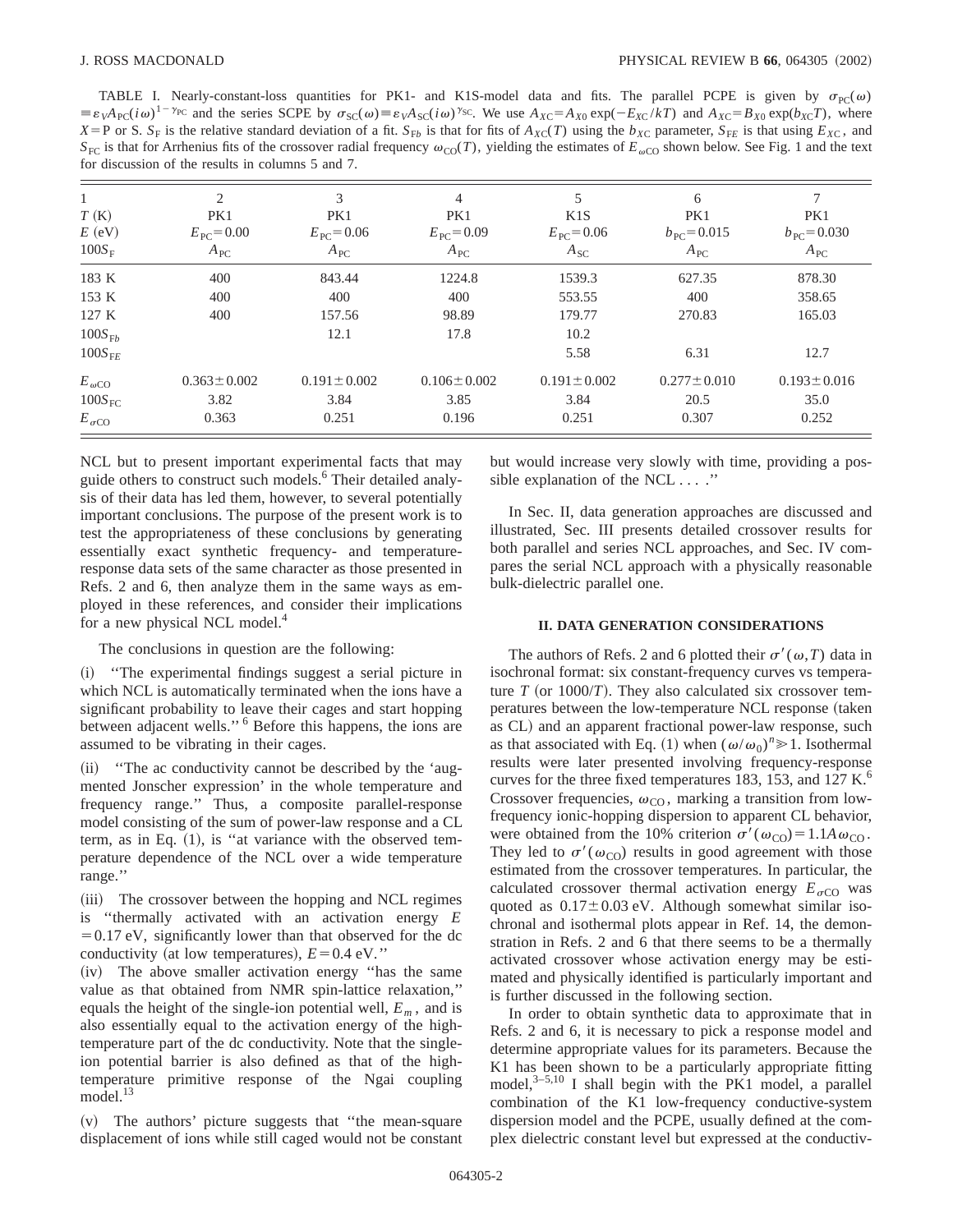

FIG. 1. Frequency dependence of conductivity data calculated from the PK1 conductive-system response model for three values of temperature: 183, 153, and 127 K, from the top to the bottom. The values of the nearly-constant-loss PCPE parameters used are  $\gamma_{PC}$  $=10^{-4}$ , taken to be temperature independent, and the three values of  $A_{PC}$  shown in columns 3 and 7 of Table I, where definitions of parameters are listed. The K1 parameter values are discussed in Sec. II. Filled circle symbols designate PK1 crossover points for 10% deviation from the PCPE lines for the  $E_{\text{PC}}$ =0.06-eV (column 3) data, while open-circle symbols show those for the  $b_{PC}$  $=0.030\text{-K}^{-1}$  (column 7) choice. The open-square points were obtained from an Arrhenius fit of the  $b_{PC}$ =0.030-K<sup>-1</sup> crossover  $\sigma'(\omega_{\text{CO}}, T)$  values. The quantities  $\omega_n = 1$  rev/s, and  $\sigma_n = 1$  S/cm.

ity level in the caption of Table I. The quantity  $\varepsilon_V$  is the permittivity of vacuum.

The K1 model involves the parameters  $\rho_0$ ,  $\beta_1$ , and  $\tau_o$ , where  $\tau_o$ , the characteristic relaxation time of the model, is thermally activated with an activation enthalpy of  $E_{\tau}$ , and  $\beta_1$  is the shape parameter. Some numerical experimentation for  $T=153$  K led to the K1 values  $\rho_0=1/\sigma_0=10^{17}$   $\Omega$  cm and  $\tau_0 = 10^7$  s. In addition, the value of  $\beta_1$  was selected as  $0.35$  and taken to be temperature independent.<sup>4</sup> Although the K1 model cannot be expressed analytically for arbitrary  $\beta_1$ , it can be accurately calculated numerically using the complex-nonlinear-least-squares-fitting program LEVM.<sup>15</sup>

Here I shall follow common usage and take  $\sigma_0T$  as involving the same thermal activation energy as that of  $\tau_{o}$  $= \tau_o \exp(E_{\tau}/kT)$ , where  $\tau_o$  is independent of temperature. In contrast, although in Ref. 6 the Nernst-Einstein equation<sup>16</sup> was found to be applicable, the authors took  $E_{\sigma} = E_{\tau}$  (see Ref. 17) rather than the present  $E_{\sigma T} = E_{\tau}$  choice, where  $E_{\sigma T}$ is that for  $\sigma_0 T$  instead of that of  $\sigma_0$ . Recent fitting results for  $0.88ZrO<sub>2</sub> \cdot 0.12Y<sub>2</sub>O<sub>3</sub>$  data<sup>4</sup> and other materials<sup>18–22</sup> show that  $\beta_1$  is indeed virtually temperature independent and although  $E_{\sigma T} = E_{\tau}$ ,  $E_{\sigma} \neq E_{\tau}$ .

In Ref. 6, the authors quote a low-temperature-region value of  $E_{\sigma} \approx E_{\tau} = 0.4$  eV for their Li<sub>0.18</sub>La<sub>0.61</sub>TiO<sub>3</sub> material. Using this value for  $E_{\sigma T}$  and  $E_{\tau}$  in the above relations allows one to calculate the consistent values of  $\tau_o$  and  $\rho_0$  for 183 and 127 K. To obtain the response of the composite PK1 model at all three temperatures, we must finally specify values of the PCPE  $A_{PC}$  and  $\gamma_{PC}$  parameters. In order to approximate the CL assumption in Refs. 2 and 6, we take a temperature-independent value of the NCL quantity  $\gamma_{PC}$  of  $10^{-4}$ . At 153 K, we set  $A_{PC}$ =400; then when values of the  $E_{\text{PC}}$  or  $b_{\text{PC}}$  parameters of  $A_{\text{PC}}$  (see caption of Table I) are selected, values of  $A_{PC}$  at the other two temperatures may be calculated.

PK1-model responses for the above choices and  $E_{\text{PC}}$  $=0.06$  eV are shown in Fig. 1 for all three temperatures. These curves, calculated with LEVM, very closely resemble the experimental ones presented in Ref. 6, with, however, a somewhat different frequency scale. It needs to be emphasized, however, that they arise here from a composite parallel, *not* series or serial-, response models. The dashed lines allow one to compare the total response with that associated only with PCPE contributions. The crossover points in the figure are discussed in detail in the next section. Clearly, these Fig. 1 results disagree with conclusion (ii) listed in Sec. I.

#### **III. CROSSOVER ANALYSIS**

### **A. PK1-model data generation**

In order to explore crossover behavior, many sets of synthetic data have been generated and their crossover characteristics calculated. Some of these results are presented in Table I. For PK1 parallel-response situations, the K1-model parameter values were taken to be fixed and the effects of various temperature dependencies of  $A_{PC}$  were investigated. The data sets involved 50 points per decade, and the PK1 crossover frequency  $\omega_{\text{CO}}$  was determined as follows. First, the ratio  $r = \sigma'(\omega)/\sigma'_{\text{PC}}(\omega)$  was calculated over the entire frequency range. Then, for a particular choice of this ratio, such as 1.1, interpolation with five or more points was used to obtain a value of  $\omega_{\text{CO}}$  accurate to four or more significant figures. At crossover,  $\sigma'(\omega_{\text{CO}})=r\sigma'_{\text{PC}}(\omega_{\text{CO}})$  $= r \varepsilon_{V} A_{\text{PC}} \sin(\pi \gamma_{\text{PC}}/2) \omega_{\text{CO}}^{1-\gamma_{\text{PC}}}$ . Therefore, if  $\omega_{\text{CO}}$  is taken to be thermally activated with activation energy  $E_{\omega CQ}$ , it will contribute a term  $(1-\gamma_{PC})E_{\omega C}$  to  $E_{\sigma C}$ , the activation energy associated with  $\sigma'(\omega_{\text{CO}})$ .

#### **B. PK1-model crossover results**

Although I concentrate on using the parallel PCPE model here, some attention is given to K1S response  $(K1)$  and SCPE in series at the complex resistivity level) in order to illustrate some of its similarities and differences from those of the PK1 model. First, notice in Table I that for columns 2–4, where  $A_{PC}$  is taken thermally activated,  $E_{\sigma CO} = (1 - \gamma_{PC})E_{\omega CO}$  $+E_{PC}$  and the relative standard deviations of  $E_{\sigma CO}$  and  $E_{\omega\text{CO}}$ , and  $S_{\text{F}\sigma\text{C}}$  and  $S_{\text{F}\omega\text{C}}$ , are thus essentially the same. Therefore, only values of  $S_{F\omega C} \equiv S_{FC}$  are listed in the table. For the present choice of  $\gamma_{PC}$ ,  $(1-\gamma_{PC})E_{\omega CO}$  may be replaced by  $E_{\omega CO}$  to good approximation. Column 2 of the table, for the  $E_{PC}=0$  situation, involves temperatureindependent values of  $A_{PC}$  and leads to the surprising result that

$$
E_{\sigma\text{CO}} = E_{\omega\text{CO}} = \delta = E_{\sigma T} - \Delta \neq E_{\sigma T} = 0.4 \text{ eV}.
$$
 (2)

Here  $\Delta \approx 0.0371$  eV, a significant quantity not identified in the work of Refs. 2 and 6.

For the present  $E_{\text{PC}}=0$  situation, in Ref. 6 it is assumed that  $E_{\sigma CO} = E_{\sigma} = 0.4$  eV. Although it might be plausible herein to calculate  $E_{\sigma\text{CO}}$  from  $T\sigma'(\omega_{\text{CO}}^{},T)$  values, rather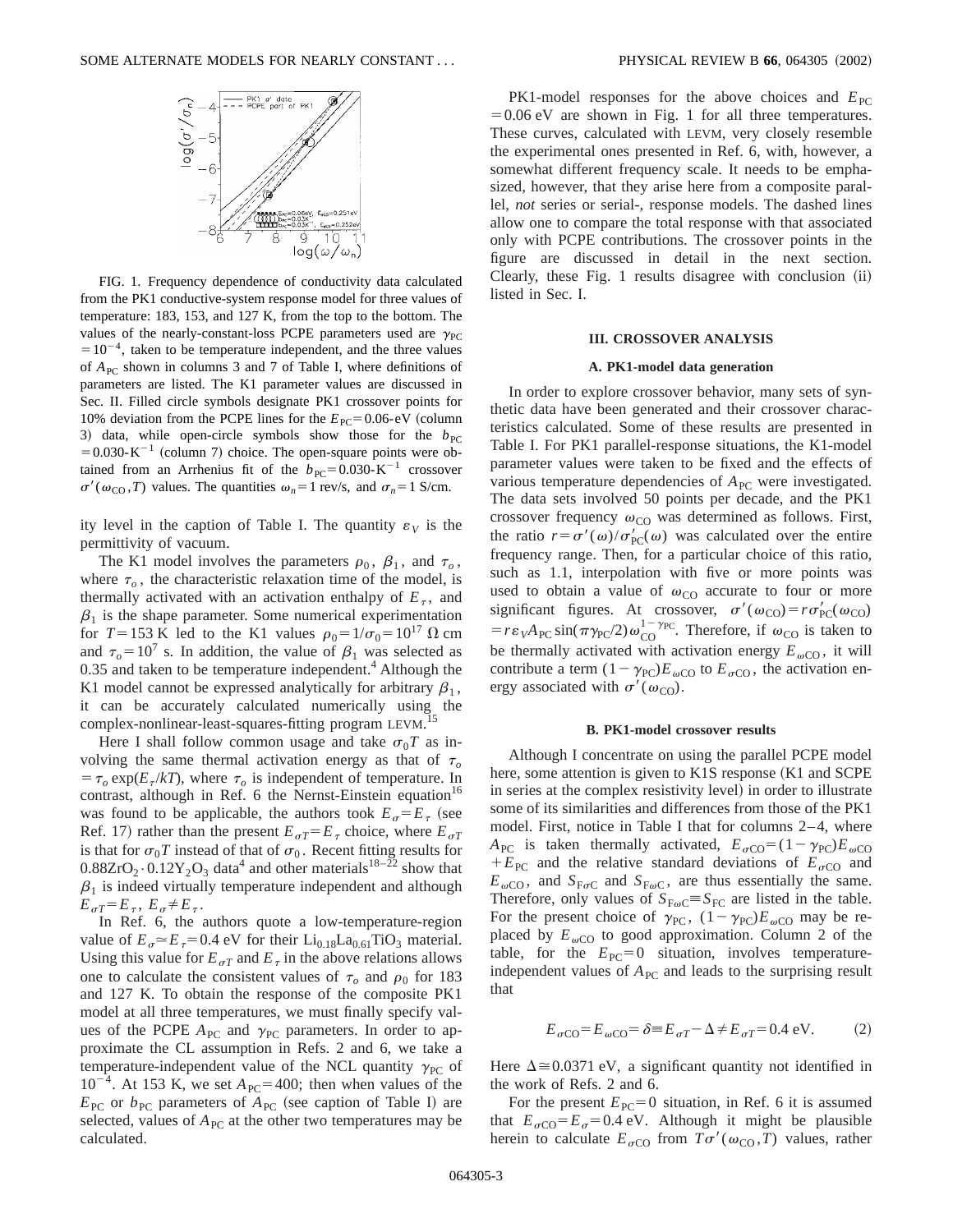than from  $\sigma'(\omega_{\text{CO}}, T)$  ones, the latter choice has been made in order to compare more directly with the results of Refs. 2 and 6. Further, it turns out that values calculated with the former choice all exceed the latter-choice ones by only 0.013 eV, close to the value predicted from a result of Nowick, Vaysleyb, and Liu, $^{16}$  and thus allowing simple conversion if desired.

Incidentally, the nonzero value of  $\Delta$  found here does not arise from the use of the K1 model instead of the universal dynamic response part of Eq.  $(1)$ . In the present frequency and temperature ranges, the  $\sigma'(\omega)$  response of the latter model is dominated by  $\sigma_0(\omega/\omega_0)^n$  while that of the K1 becomes proportional to  $\sigma_0(\omega \tau_0)^{1-\beta_1}$ , an equivalent power law. Numerical experimentation shows that although the value of  $\Delta$  is independent of the choice of  $E_{\sigma T}$ , and although the value of  $\delta$  is independent of that of  $A_{\text{PC}}$ ,  $\delta$  does satisfy  $\delta(\beta_1 - \gamma_{PC}) \approx 0.12698 \text{ eV}$ , at least for  $10^{-4} \le \gamma_{PC} \le 10^{-2}$ . Further, it is clear that when  $\gamma_{PC} = \beta_1$ , not a NCL situation, there is no crossover because the high-frequency-limiting slopes of  $\sigma'(\omega)$  associated with the K1, and the PCPE models are then identical.

Column 6 of Table I shows results for the  $b_{PC}$ = 0.015 K<sup>-1</sup> choice. Although the  $S_{\text{FC}}$  value is very large, indicating a poor fit, the estimated  $E_{\text{PC}}$  value was 0.0298  $\pm$  0.0033 eV, numerically nearly twice the input  $b_{\text{PC}}$  value. The column 7  $A_{PC}$  values were obtained by fitting the column 3  $A_{\text{PC}}$  values with its expression involving  $b_{\text{PC}}$ , as defined in the caption of the table. Again the  $S_{F\omega C} = S_{FC}$  value is very poor, and the resulting  $E_{PC}$  value was 0.0593  $\pm$  0.0070 eV, once more about twice the input  $b_{\text{PC}}$  value. As shown in Fig. 1, the open-circle  $b_{\text{PC}}=0.030\text{-K}^{-1}$  results fail to agree well with the filled-circle  $E_{PC}$ =0.06-eV ones of column 3 and involve the extreme value of  $S_{\text{FC}}=0.35$ . But note that even the filled-circle points, involving  $S_{F\sigma C} \cong S_{F\omega C}$  $=0.04$ , do not represent an exact Arrhenius response, although deviations are not evident on the log-log plot of Fig. 1. Thus, only inexact Arrhenius crossover behavior is found, raising doubts about the appropriateness of conclusion (iii).

The results shown in Table I for the PK1 model with  $E_{\text{PC}} \ge 0$  eV satisfy very closely the relations

$$
E_{\omega CO} = (E_{\sigma T} - \Delta) - E_{\text{PC}}/(1 - n) \text{ eV}
$$
 (3)

and

$$
E_{\sigma\text{CO}} = (E_{\sigma T} - \Delta) - E_{\text{PC}}(n/1 - n) \text{ eV}, \tag{4}
$$

where  $n=1-\beta_1$ . For  $b_{PC}\neq 0$  situations, however, the case investigated in Ref. 6, the authors started with Eq.  $(1)$  of the present work and derived the expression

$$
E_{\sigma\text{CO}} = E_{\sigma} - (n/1 - n)kb_{\text{PC}}T^2 \text{ eV}.
$$
 (5)

If we use  $E_{\sigma}$ =0.4-0.013=0.387 eV,  $n=0.65$ , and  $b_{\text{PC}}$  $=0.030 \text{ K}^{-1}$ , and take *T* as the mean of the present three temperatures, Eq. (5) yields  $E_{\sigma CO} \approx 0.273$  eV, compared to the actual column 7 result of 0.252 eV. If instead we replace the  $E_{\sigma}$  in Eq. (5) by  $(E_{\sigma}T-\Delta) = 0.3629 \text{ eV}$ , as in Eq. (2), we obtain 0.249 eV. Also if we use Eq.  $(4)$  with  $E_{PC}$  replaced by



FIG. 2. Log-log exact  $\sigma'(\omega)$  responses for the parallel PK1 model and the series K1S one at 183 K. See columns 3 and 4 of Table I for the PK1-model situations and column 5 for the  $E_{\text{PC}}$  $=0.06$ -eV K1S one. The K1S model parameters were obtained by fitting PK1 data over the range from  $10^5$  to  $10^{11}$  r/s, and the PK1 and K1S models were then used to calculate the present extrapolated-range responses.

the numerical value of  $2b_{\text{PC}}$ , we obtain the proper value of 0.252 eV. It is evident that  $\Delta$  plays an important role in determining values of  $E_{\sigma\text{CO}}$ .

It is worth mentioning what happens if one alternatively defines crossover as occurring at an abrupt transition from K1 response to PCPE response, similar in philosophy to that of the Ngai coupling model, but not consistent with the present simulation data. Then we may write  $\sigma'_{\text{K1}}(\omega_{\text{CO}})$  $= \sigma'_{\text{PC}}(\omega_{\text{CO}}) \equiv \sigma'(\omega_{\text{CO}})$ , and, although the values of  $\omega_{\text{CO}}$ and  $\sigma(\omega_{\rm CO})$  are then found for the present data to be quite different from those following from the usual crossover definition, values of both  $E_{\omega CO}$  and  $E_{\sigma CO}$  are the same for both definitions.

Although the authors of Refs. 2 and 6 found that NCL temperature dependence was better described by exponential response involving *bT*, as defined in the caption of Table I, than by thermally activated response, the Table I results show that the latter response leads to about a ten-times closer approximation to Arrhenius crossover behavior than does the former.

#### **C. K1S-model crossover results**

The wide-range results of Fig. 2 show that although at sufficiently low frequencies it should be possible to distinguish between series and parallel NCL behavior, the close equality of these responses over four or more decades, as in the figure, renders such discrimination difficult at higher frequencies. Therefore, even though PCPE response is usually much more appropriate for most NCL situations,<sup>3,4</sup> series response needs some investigation as well. Further, in actual situations with blocking or nearly blocking electrodes, it may be necessary to use a composite model such as PK1S, with the SCPE representing electrode effects and the PCPE one NCL ones. A series electrode-related model has been found to well describe low-frequency  $\sigma(\omega)$  behavior.<sup>11</sup> It is thus plausible to identify an SCPE element, with  $1-\gamma_{SC}$  of the order of  $10^{-3}$  to  $10^{-4}$ , as representing a nearly complete blocking situation, and indeed one often finds values of  $A_{SC}$ consistent with expected double-layer capacitance. Future experiments with a range of electrode separations, allowing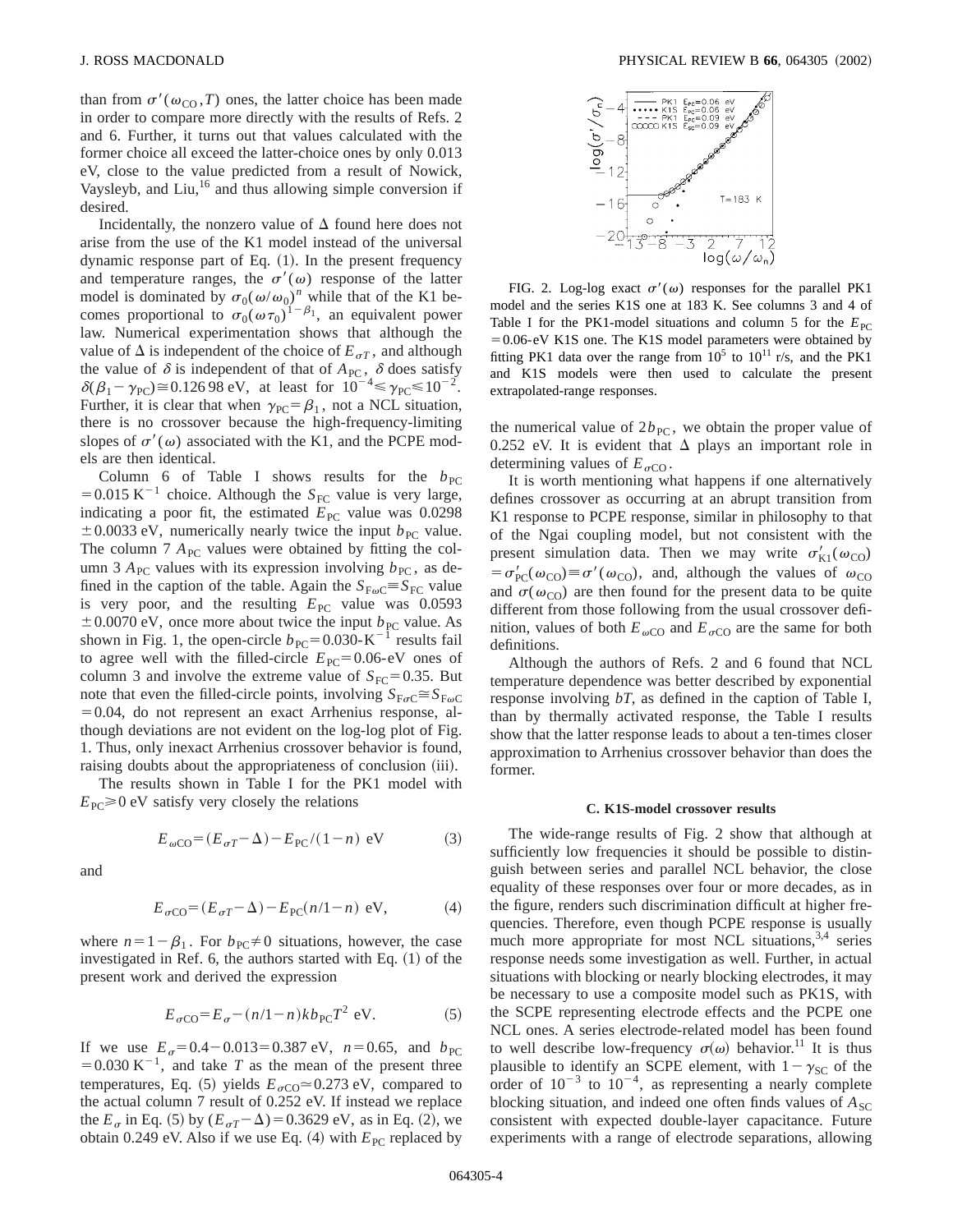extrapolation to infinite sample thickness, and/or ones with parent-ion electrodes would certainly be worthwhile.

The K1S-model results shown in column 5 of the table were obtained by using the LEVM program to fit the three column 3  $E_{\text{PC}}$ =0.06-eV PK1-model data sets with the K1S model. To do so,  $\beta_1$  was held constant at 0.35, as was 1  $-\gamma_{PC} = \gamma_{SC} = 0.9999$ . Thus, real-part fitting involved the three free parameters  $\rho_0$ ,  $\tau_o$ , and  $A_{\rm SC}$ . The fitting yielded exceptionally close agreement, with the fit  $S_F$  values increasing from  $1.5 \times 10^{-5}$  at 127 to  $4.7 \times 10^{-5}$  at 183 K. The resulting  $A_{SC}$  estimates are listed in the table. They led to  $E_{SC} \approx 0.077$  eV, but the 5.6% relative standard deviation of the fit was poor. Although the column 5 results are those for the K1S model, they are identified as involving the  $E_{PC}$  $=0.06$ -eV PK1 quantity since this value was the starting point for generating the K1S data.

The method of determining  $\omega_{\rm CO}$  was different for the K1S situation from that described above for the PK1 one. The equation  $\sigma'(\omega_{\text{CO}}) = r\sigma'_{\text{PC}}(\omega_{\text{CO}})$  involved the full K1S response on the left side but  $\sigma'_{\rm SC}(\omega_{\rm CO})$  could not be used on the right because of the series combination of the model. Instead, at a given temperature the K1S  $\sigma'(\omega)$  data values were fitted with the PK1 model and the resulting PCPE  $\sigma'_{\rm PC}(\omega)$  response was used on the right side of the above equation. Once an estimate of  $\omega_{\text{CO}}$  was obtained, the full K1S model could be used to obtain the associated  $\sigma'(\omega_{\text{CO}})$ value.

Because the series model of column 5 fits the parallel model so well, one obtains very closely the same crossover results as those for column 3. But notice that the  $A_{SC}$  estimates are not well fitted by either the thermally activated formula, since  $S_{FE} \approx 5.6\%$ , or by the exponential one involving  $b_{\text{PC}}$ , where  $S_{\text{F}b} \approx 10.2\%$ . In addition, the estimates obtained for the  $\rho_0$  and  $\tau_o$  parameters were very much smaller than those used for the PK1 model and, even more interesting, they led to estimates of  $E_{\tau}$  and  $E_{\sigma T}$  of only 0.024  $\pm$  0.003 and 0.055 $\pm$ 0.007 eV, respectively. These estimates are much smaller than the 0.4-eV value used for these quantities in the PK1 model, and Arrhenius response was only approximate since the  $S_F$  relative standard deviations of the fits were about 0.056 and 0.152, respectively.

Another K1S-model fitting, starting with  $E_{\text{PC}}$ =0.09 eV, led to even more peculiar results. The K1S data were obtained by the same procedure described above *except* that the values of  $\rho_0$  were not taken to be free to vary but were held fixed at the corresponding PK1 values. Although the K1S fits of the PK1 data were nearly as good as those obtained with free  $\rho_0$ , it turned out that all three  $\tau_o$  estimates were larger than the PK1 ones by a factor of 1.219; thus both  $\rho_0/T$  and  $\tau$ <sub>o</sub> were of thermally activated form with the activation enthalpy of 0.4 eV, as before. Although the values of  $A_{SC}$  were much larger than those shown in column 5 of Table I, they were thermally activated with the exact value  $E_{SC}$  $=0.09$  eV.

These data sets led to the surprising estimates  $E_{\omega C}$  $=0.696\pm0.002$  and  $E_{\sigma CO} = 0.599\pm0.005$  eV, with corresponding fit relative standard deviations of 0.034 and 0.104, respectively. Further, when  $A_{SC}$  was taken to be temperature independent, a negative value of the  $\Delta$  quantity of Eq. (3) was found. These results suggest that for the series model,  $E_{\sigma\text{CO}}$  depends delicately on the temperature dependence of  $A_{SC}$  and may be either less than or greater than  $E_{\sigma T}$ , here 0.4 eV, unlike more reasonable PK1-model response.

# **IV. DISCUSSION OF EVIDENCE FOR ALTERNATE NCL MODELS**

### A. The serial approach of Leon, Rivera, and co-authors

The work of Refs. 2 and 6 is interpreted by their authors as precluding the use of the parallel composite response model of the present Eq.  $(1)$ . As they point out, such a sum model implies that NCL effects persist to frequencies much lower than that associated with the residence time of ions in potential wells, a possibility they reject. They therefore propose, in qualitative terms, a serial approach to explain their data. No quantitative model that instantiates the serial model and can be used for data fitting, such as the present composite PK1 model, is provided, however.

This serial model differs from the present composite ones in the following respect. It is assumed that high-frequency NCL (or CL) effects are associated entirely with the vibrational behavior of ions that remain caged within their sites and that there is an abrupt crossover from such localized behavior to hopping to adjacent sites. In the PK1 model, as in the serial one, virtually all ions are vibrating in cages at the highest frequencies. Further, even though the present data analysis using the PK1 model shows the presence of a thermally activated crossover of approximate Arrhenius character, the proportion of ions that stop vibrating and begin hopping increases monotonically as the frequency is lowered. A plausible explanation for such behavior is provided in the following section.

The important conclusion  $(iv)$  of Refs. 2 and 6 states that the crossover activation energy found,  $E_{\sigma CO} = 0.17$  $\pm$  0.03 eV, is the same as that obtained from spin-lattice and electrical conductivity relaxation.<sup>23</sup> In fact, the spin-lattice value quoted in Ref. 23 is 0.15 eV, equal to the above value within one standard deviation. Note that this value is very close to that obtained from the original Ngai coupling-model expression,<sup>13,22,24</sup>  $E_e = (1-n)E_{\sigma T}$ , with  $(1-n) = \beta_1 = 0.35$ , the present K1-model value. Here  $E_e$  is the activation energy of the high-frequency-limiting primitive Debye-response part of the Ngai coupling model; see below. In turn, 0.17 eV is identified as the height of a single-ion potential well  $E_m$ , although such an important identification does not appear in Ref. 23. While this conclusion is consonant with the NCL-CL physical model proposed in Refs. 2 and 6, it does not seem conclusively established.

For example, the Ngai coupling model identifies the single-ion energy barrier as that associated with a thermally activated primitive relaxation time  $\tau_e$ , that of the limiting Debye response appearing at and above a temperatureindependent frequency  $\omega_c \equiv 1/t_c$ , of about 10<sup>12</sup> r/s. Such an identification seems incompatible with the crossover energy  $E_{\sigma\text{CO}}$  identification, since NCL behavior is quite different from Debye response and is generally observed at far lower frequencies than  $\omega_c$ . If indeed  $E_{\sigma\text{CO}}$  is not the single-ion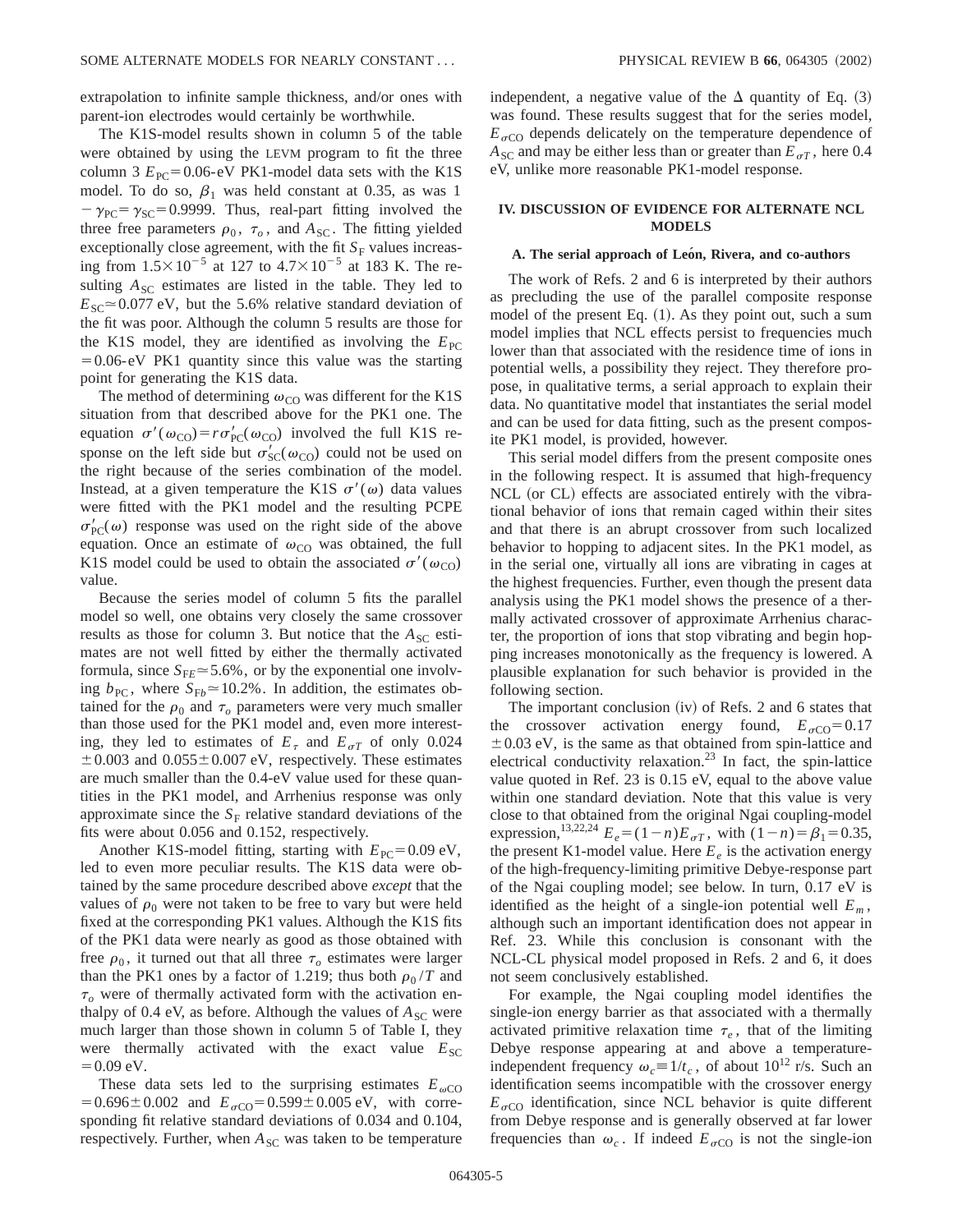potential barrier, then the serial approach becomes less justifiable. In addition to identifying  $E_{\sigma CO}$  as the single-ion potential, the authors of Refs. 2 and 6 also point out that the  $E_{\sigma}$ activation energy of their data equals 0.17 eV at high temperatures and 0.4 eV at low ones, a type of non-Arrhenius behavior.

Although coupling-model explanations of the appearance of a lower-activation-energy response region at sufficiently high temperatures have been provided by Ngai,<sup>13,25</sup> the cutoff model<sup>22</sup> provides a possibly superior alternative explanation. This model, involving a short-time cutoff in the K1 model distribution of relaxation times, can also lead to such non-Arrhenius behavior. Further, work in progress of the author using the cutoff and coupling models shows that the smaller high-temperature activation energy is neither entirely constant nor necessarily equal to the single-ion activation energy and does not satisfy the  $E_m = E_e = (1 - n)E_{\sigma T}$  relation. The above considerations suggest that the  $(i)$  and  $(iv)$ conclusions of the authors of Refs. 2 and 6, while involving interesting and suggestive hypotheses, are currently unproven.

#### **B. The PCPE bulk-dielectric NCL coupling model**

The present *bT* results of column 6 of Table I, shown by the open circles in Fig. 1, as well as the experimental results of Fig.  $2(b)$  of Ref. 6, do not lie closely on a straight line. Further, even when the NCL parts of the response are taken of Arrhenius form, for the present virtually exact results the crossover points are not exactly of such character but involve a relative standard deviation of fit, given by  $S_{F\sigma C} \cong S_{F\omega C}$  of about 4%, as indicated in Table I. Finally, it should be mentioned that in order for the present PK1 or K1S models to yield a value of  $E_{\sigma CO}$  of 0.17 eV, an appreciably larger value of *b* is required than that found in Ref. 6.

If the serial approach of Refs. 2 and 6 were to be rejected as unlikely and unproven, what other explanation of NCL behavior might be more plausible? Recent complexnonlinear-least-squares fitting of  $x_c$ Na<sub>2</sub>O· $(1-x_c)$ GeO<sub>2</sub> data over an appreciable range of ionic concentrations,  $x_c$  has strongly suggested that NCL effects were present and could be well represented by a PCPE element.<sup>4</sup> This response, being in parallel with conductive-system K1 response at the complex conductivity level, may be identified as part of the bulk-dielectric response, that involving the high-frequency bulk-dielectric constant  $\varepsilon_{D^\infty}$ , and it causes  $\varepsilon_{D^\infty}$ , when taken as a free fitting parameter, to increase with increasing  $x_c$ .

This identification is indeed appropriate because all ionichopping effects were well fitted by the K1 model alone, $4$  thus implying the need for an additional nonionic process to account for NCL behavior.

In Ref. 4 it is found that in the  $x_c \rightarrow 0$  limit one may define the  $\varepsilon_{D\infty}$  dielectric constant quantity, appropriate in the absence of alkali material. Rather than model the increase of the bulk-dielectric constant and NCL behavior by the free parameter  $\varepsilon_{D\infty}$  alone (no NCL) or by PCPE response alone  $(\varepsilon_{D\infty}$  effects roughly included as part of the CPE), good fits over an appreciable range of concentrations were found by taking  $\varepsilon_{D\infty}$  fixed at  $\varepsilon_{D\infty}$  and then including in the full response model a PCPE representing the power-law incremental increase in the effective  $\varepsilon_{D^\infty}$  and associated NCL behavior.

In this NCL model it is assumed that the charge-carrier motion, approximately vibratory and dipolarlike at high frequencies, as assumed in conclusion  $(v)$ , and involving both forward and some reverse hops at lower ones,  $2<sup>6</sup>$  is coupled to the dipolar response of the bulk material in such a way that increases in ionic concentration increase the effective highfrequency-limiting bulk-dielectric constant, just as found from accurate fitting results.<sup>4</sup> In turn, such increased coupling would be expected to increase the PCPE  $A_{PC}$  NCL parameter, again just as observed. In this NCL model, unlike the serial one, ions thus play an indirect rather than a direct role in leading to NCL behavior. Clearly, theoretical analysis of this ion-dipole coupling model is needed for comparison with the quantitative results presented in Ref. 4.

Finally, note that there is another independent effect that might lead to changes in  $\varepsilon_{D\infty}$  as  $x_c$  increases. It would arise from any difference in the polarizability of the  $x_c$  part of the bulk material as compared to that of the  $1-x_c$  part. It is likely to be small in any event and has not been accounted for in the analysis of Ref. 4.

In conclusion, the present results indicate that there seems no need to invoke a serial model to explain the important crossover behavior described in Refs. 2 and 6, as in conclusions  $(i)$  and  $(v)$ . Further, conclusions  $(ii)$ – $(iv)$  seem to be inappropriate, inaccurate, and/or unlikely.

#### **ACKNOWLEDGMENT**

It is a pleasure to thank Dr. Carlos Leon for providing a preprint of the present Ref. 6 and for stimulating and valuable correspondence.

- \*Email address: macd@email.unc.edu
- <sup>1</sup>K. L. Ngai, J. Chem. Phys. **110**, 10 576 (1999).
- ${}^{2}C$ . León, A. Rivera, A. Várez, J. Sanz, J. Santamaria, and K. L. Ngai, Phys. Rev. Lett. **86**, 1279 (2001).
- $3$  J. R. Macdonald, J. Chem. Phys. **115**, 6192  $(2001)$ .
- <sup>4</sup> J. R. Macdonald, J. Chem. Phys. **116**, 3401 (2002).
- <sup>5</sup> J. R. Macdonald, J. Non-Cryst. Solids **307-310**, 913 (2002).
- <sup>6</sup>A. Rivera, C. León, J. Sanz, J. Santamaria, C. T. Moynihan, and K. L. Ngai, Phys. Rev. B 65, 224302 (2002).
- 7W. K. Lee, J. F. Liu, and A. S. Nowick, Phys. Rev. Lett. **67**, 1559

 $(1991).$ 

- 8B. S. Lim, A. V. Vaysleyb, and A. S. Nowick, Appl. Phys. A: Solids Surf. **56**, 8 (1993).
- <sup>9</sup>A. S. Nowick, B. S. Lim, and A. V. Vaysleyb, J. Non-Cryst. Solids **172-174**, 1243 (1994).
- $10$  J. R. Macdonald, Solid State Ionics 133, 79  $(2000)$ .
- $11$  J. R. Macdonald, J. Non-Cryst. Solids  $210$ , 70  $(1997)$ .
- <sup>12</sup> *Impedance Spectroscopy—Emphasizing Solid Materials and Sys*tems, edited by J. R. Macdonald (Wiley-Interscience, New York, 1987).